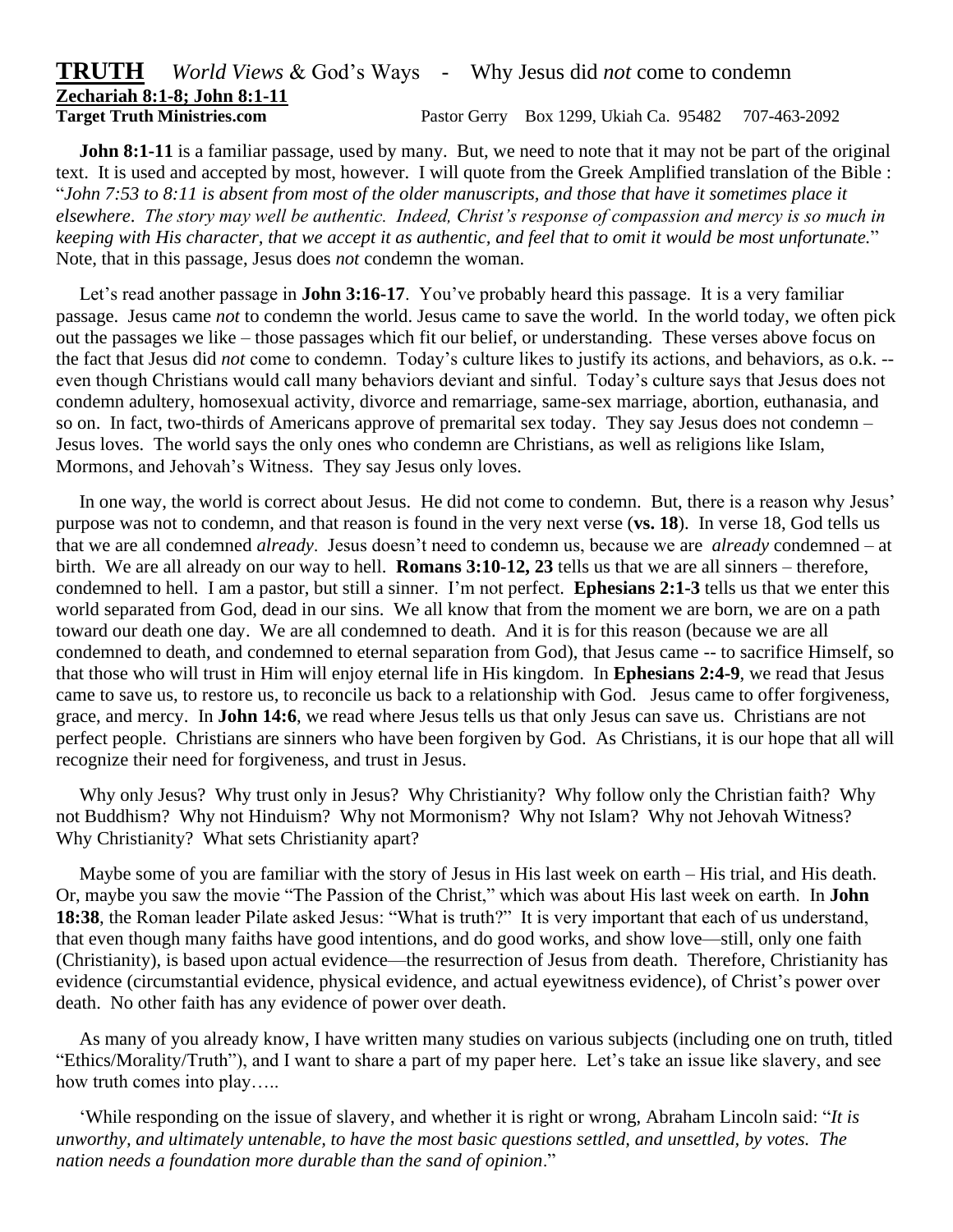There is no such thing as different truths – you have you're truth, and I have mine. To be truth, it must be exclusive – the only real, true, authoritative position on an issue. For truth to be exclusive, it cannot come from the sand of opinion. Truth must derive its source from an exclusive test, such as a scientific proof of nature, which cannot be denied, or the exclusiveness of the being (God), who has power over life and death, and who created all nature.

 Here, Abraham Lincoln recognized (as true Christians also recognize), that we are all humans, all equal under God, all sinners, and all in need of Christ. Without Christ, we all face eternity separated from God, and in isolation forever (hell). God's Word is truth. Even though slavery existed when the Bible was written, God would have us abandon the practice, and treat each other with love, which is exactly what happened in time – with help from great Americans, like Abraham Lincoln and Martin Luther King, who both were assassinated for following God's ways.

 So…why Christianity, and not some other religion? Christianity, and only Christianity, offers the truth. In **John 14:6**, Jesus said so, and He proved His power over death – true power over life, and death. This means that you won't find the truth concerning life and death in public schools – because no Christianity is allowed in public school – no Jesus allowed – only human reasoning is allowed in school (My book "*Science, Origins, & Ancient Civilizations*" is subtitled, "Scientific Evidence Withheld from School Textbooks"). I want to give you today's definition of truth in school today:

 *'The post-modern approach to ethics is the metaphysical system known as existentialism, where the act of rational thought produces freely chosen decisions and actions. This view states that as long as the beliefs, decisions, and actions are freely chosen by each individual, they are valid for that person, and therefore, authentic. Persons who follow moral guidelines, which they did not create for themselves, are considered inauthentic. Christians, therefore, are not authentic.*

 *This, of, course means (according to this modern way of thinking), that people who humble themselves before Jesus, and follow His ways, when it is against their natural flesh inclinations, are supposedly inauthentic. Their decisions, and their opinions, are somehow not valid, according to modern thinking. Modern thinking (existentialism), states that what a person must achieve is rational thinking without using the Bible. So, we conquered Hitler on the battlefield, but we have lost the war in the classroom, which has adopted metaphysical existentialism (our rational thought is above God's), which Hitler had popularized.'*

 Today, the problem is not only in our secular, public, government schools. The problem of defining truth is now also in our Bible seminaries, and colleges. A recent survey showed that only 45% of pastors who attended seminary and Bible colleges, have a biblical worldview. Less than one half of the pastors who attended Bible colleges, believe that moral truth is based on the Bible, and the teachings of Jesus (God, in the flesh).

 Jesus proved He is the truth, the only truth, the exclusive truth. HOW? What is so exclusive about Jesus? Well, Jesus told His disciples that He would have to die, and then three days later, that He would arise from death. The disciples didn't know what to make of this. But, Jesus did arise from death, exactly three days after His death, and then He spent several weeks visiting with hundreds of people. These testimonies of those people who were eyewitnesses to Jesus rising from the dead, are the New Testament part of the Bible (**1 Cor. 15:1-8; Acts 1:1-8**). Jesus did all this to prove to us (a doubting public), that He is God, that He is the way, and, that He alone gives truth. No one else in all of history has ever proved any supernatural power over life and death – only Jesus. Only Christianity has the evidence of truth. Other faiths have nice people, with nice philosophies, and are well-intentioned, but have no evidence of any power over death.

## **Jesus did say:**

I am God – "I and the Father are One" – **John 10:30**. "My kingdom is not of this world" – **John 18:36**. This world is Satan's domain – **Job 1:7; Matthew 4:8-9; John 12:31**. "I am the way, **the truth**, and the life. No one comes to the Father but by me." – **John 14:6**.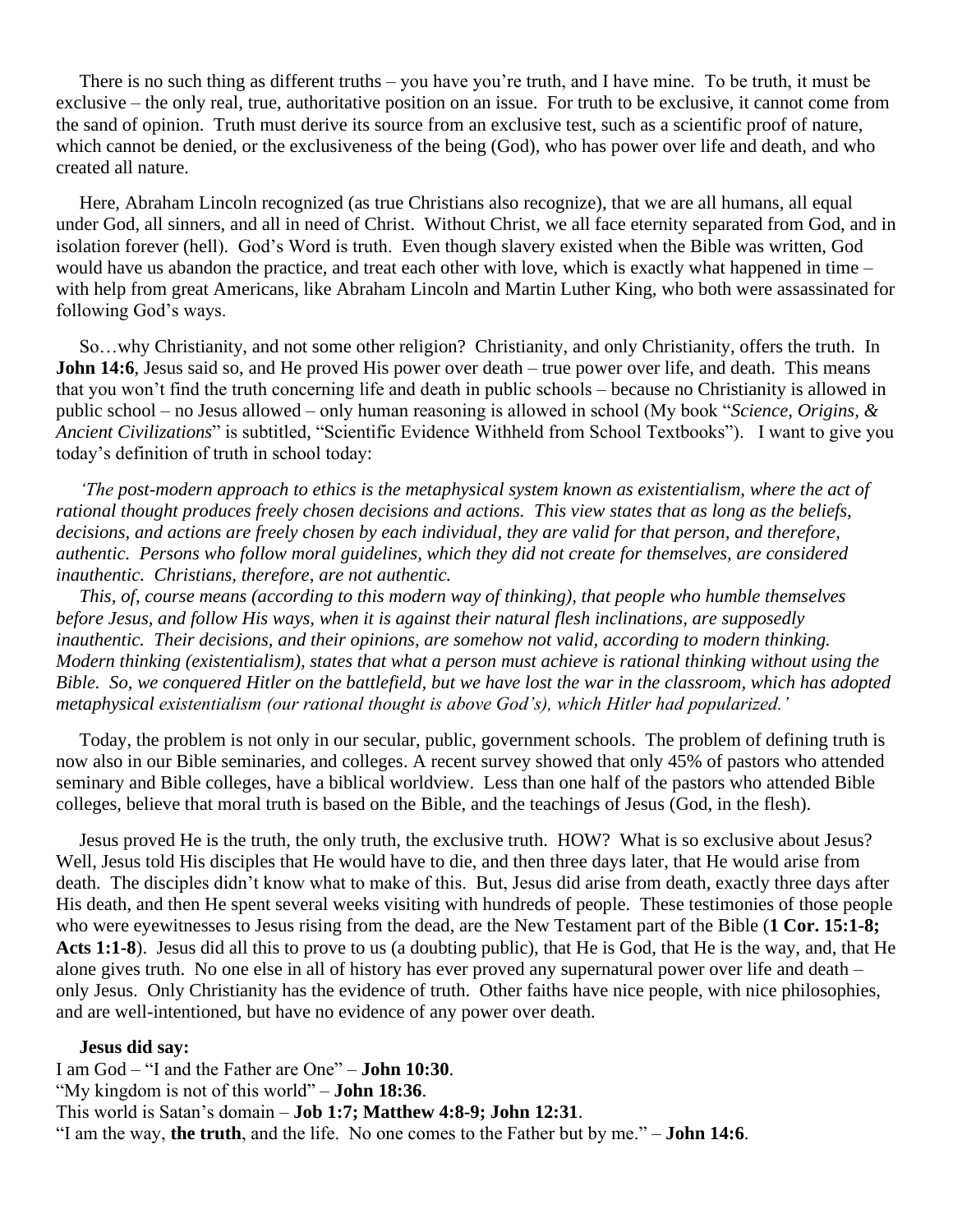So, Jesus did not come to condemn anyone, but, Jesus did come to divide people. We read in **Luke 12:51- 53,** that Jesus will divide those who repent (change), and put their faith and trust in Jesus (the saved), from those who excuse sin (the condemned).

 In **Luke 6:27-36 and Matthew 4:17**, Jesus called all people to treat each other with love and patience, but Jesus never called people to accept deviant behavior as moral, or to celebrate immoral behavior with pride. This even includes our own children and loved ones, if they embrace homosexual actions, or practice sex outside marriage, or engage in abortion, or whatever else God calls sin. We must love everyone—do them no harm, be patient with their actions as we pray for them to repent (change), because they are lost. But, we must not accept, embrace, celebrate, or promote their sinful activities. We must pray they will seek forgiveness from God, and when a person does repent, we, as Christians, must also forgive them. If I truly love someone, I will want them to spend eternity in heaven with God, and not be condemned to hell. As it is written, in **John 5:25- 29**, we are all going to spend eternity in either God's kingdom, or in hell. To show true love is to share the truth with people (the Gospel, the Good News), so that they may be in God's kingdom, and not remain separated from God—hell is *separation* from God and being *isolated* for eternity.

 Some people think because God loves us all, that everyone will be going to heaven, except for those society condemns as evil, or except for those few that we are certain God condemns as evil (the Hitler types). Actually this is exactly backwards. Without Jesus, **all** people are condemned to hell (**John 3:18**), whether Hitler, or the little old lady next door who bakes cookies for all her neighbors. God loves us, and shows this love for us by coming to earth as Jesus, and taking all our sins upon His flesh body (**2 Corin. 5:21; Gal. 3:13; 1 Pet. 2:24**), dying to save us from that eternal damnation we are all otherwise headed for.

In **Acts 1:11**, the Bible informs us that Jesus is returning. The Bible also told of Jesus' first coming, as the Savior. But, Israel didn't recognize Him when He came the first time. Will we be ready when Jesus returns? Are we ready now for His return – right now? In my book "*Revelation, Apostasy, End-Times, & "This Generation*," I devote a few pages to the period of time some people speculate that Jesus will now return. Of course, no one knows when Christ will return, except God. The year 2012 represented the last great wave of speculation of the end of the world when Jesus will return. 2012 was supposed to be the end of the world, and the return of Christ. So they said. Who is "they?" Ancient Inca people, in their calendar, predicted that the end of this cycle of earth would be in 2012. Also the age of Aquarius (Zodiac) was triggered in 2012. And, 2012 was the date when the ascent of the star Osiris (the Egyptian god), reached its highest point in the sky – the highest point since the "First Time," or what the ancient Egyptian peoples called the date of creation, some 13,000 years ago. The Hindu faith also targeted this date of 2012 as the reversal of the 26,000 year precession cycle.

Let's think for just a moment about this date—2012. If 2012 had been the actual date of Christ's return, and the end of the world as we know it, then… according to the interpreting of Daniel's 70<sup>th</sup> week (**Dan. 9:24-27**), there would have been seven years of tribulation prior to this end. This would mean that we were actually in the tribulation in the years prior to 2012. I know many people who actually feel they are in the tribulation right now—actually in the last seven years right now! Furthermore, if you are one of several groups of people who believe in what is commonly called "the Rapture" (where all Christians are supposed to be taken into God's kingdom *before* the tribulation of the end times—*before* the last seven years), then you missed it – oops (assuming, of course, that the end occurred in 2012—which it didn't). The "Rapture" will occur, but occur only after the resurrection of the dead in Christ (**1 Thess.4:13-18**).

Concerning the rapture, one thing is for sure though…this should be our way of thinking – **anytime now** – not a date, but anytime now. This is because we could die—anytime now. Our own personal end time could be any time now. 2012 was interesting, and new dates are being speculated about all the time, but I wouldn't put my faith in a date. Put your faith in Jesus. The point is Jesus is returning – anytime now. And, Jesus will return, *not* to condemn, because we're already condemned to hell. Jesus is returning to harvest those who are saved into His kingdom—those who are "born again" (**John 3:1-6**). Only those who have trusted their lives to Christ (those who have put their trust in Jesus), only true Christians will spend eternity in God's kingdom. Jesus is